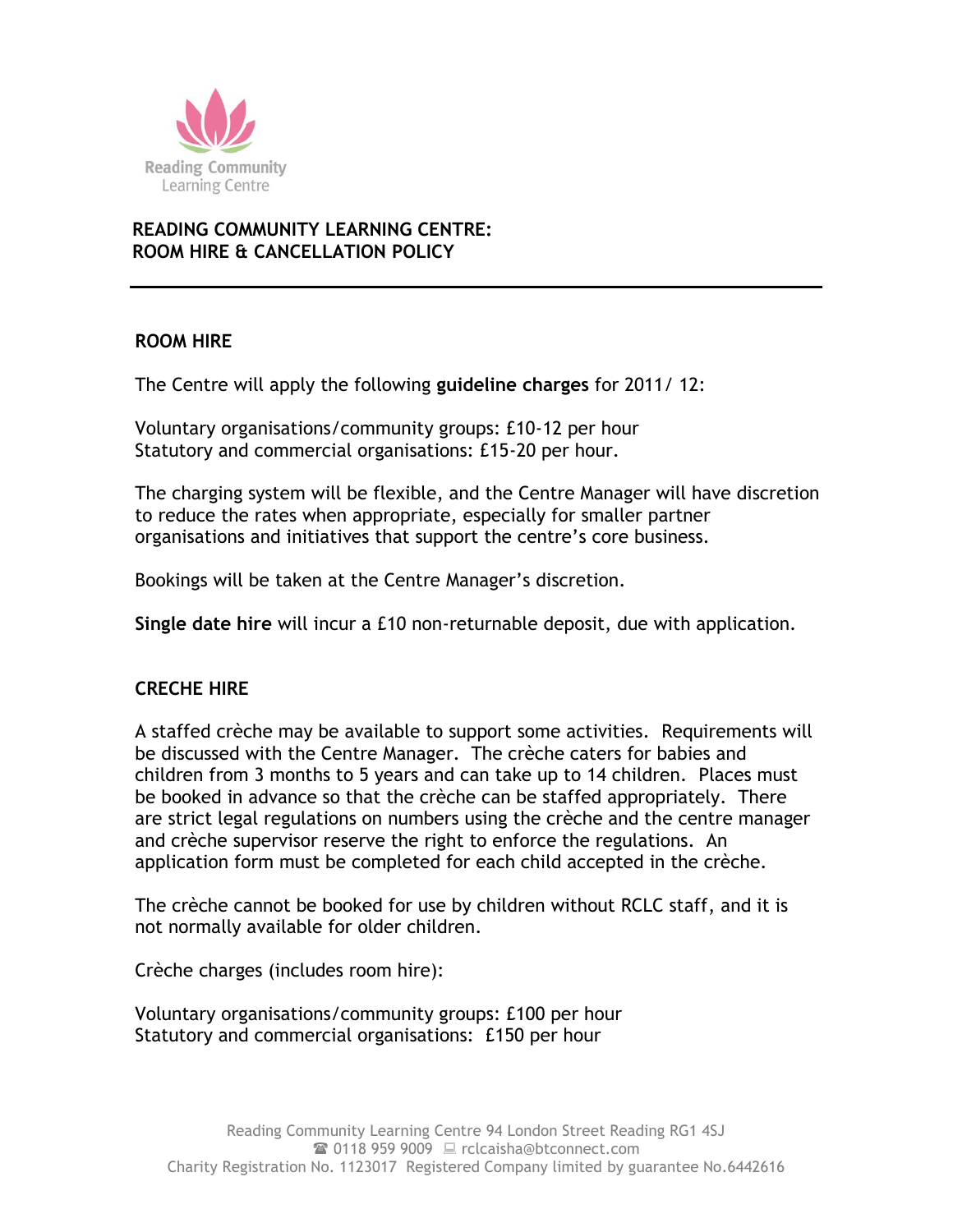# **CANCELLATION CHARGES**

Cancellation of bookings must be made in writing and will be subject to a cancellation fee if less than one month's notice is given.

Charges will be as follows:

- Cancellations notified before the start of term or more than 4 weeks before the booked dates: no charge
- Cancellations notified 2 4 weeks in advance: 10% of fee
- Cancellations notified 1 2 weeks in advance:  $50\%$  of fee (voluntary  $\alpha$ statutory organisations & partners) or 100% (commercial organisations)
- Cancellations notified fewer than 7 days in advance will incur the full hire charge

**Cancellation of booked crèches** will be charged at the following rates:

- Cancellations notified before the beginning of term: no charge
- Cancellations notified after the start of term, but more than 2 weeks in advance: 25% of fee
- Cancellations notified fewer than 2 weeks in advance: 50%
- Cancellations notified fewer than 7 days in advance: 100% of fee.

## **CONDITIONS OF HIRE**

All applications for hire must be made in writing on the RCLC application form. No letting will be confirmed without an official written response from RCLC. Hirers must state the purpose of the booking.

Bookings may be refused if they conflict with the aims and objects of RCLC. All bookings are subject to the times stated on the booking form. Hirers may use only the accommodation they have booked.

The hirer is responsible for any loss or damage to the building, fixtures, fittings, contents and décor during the let.

RCLC reserves the right to bill additional charges as a result of any damage caused during the let.

Failure to pay any accounts within the time required will result in no further availability of premises until the account is paid.

The hirer is advised that RCLC can accept no responsibility in respect of loss or theft of articles from the premises during the let or any articles left on the premises at any time.